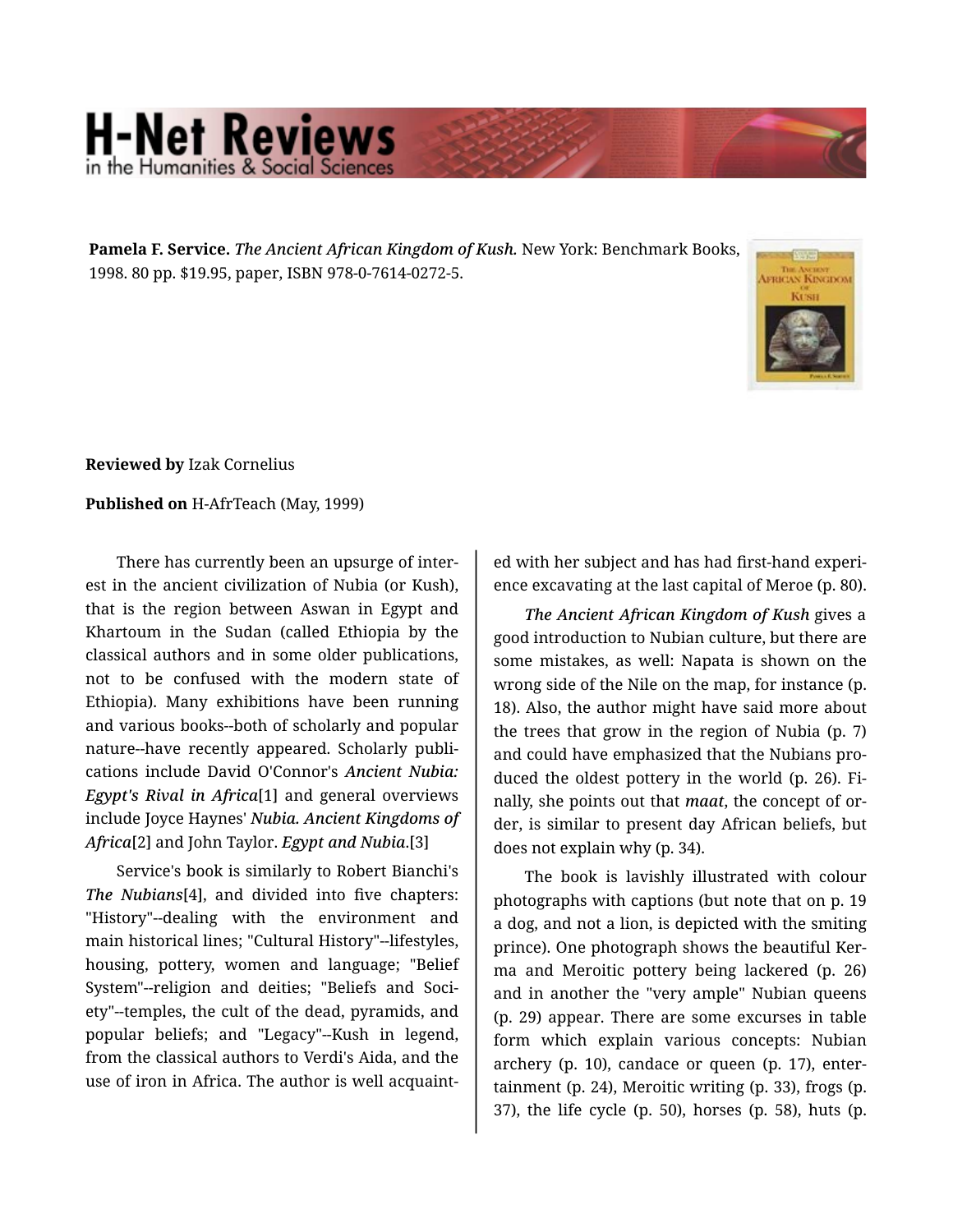64), and Verdi's Aida (p. 67). There is also a chronological table (p. 73) and a glossary defines central concepts (pp. 74-75). The bibliographies are fairly up to date, although some new books are omitted.[5] Women receive attention on pages 27-29.

This book succeeds in putting ancient Africa on the map of the ancient world, as indicated by the adjective "African" in the main title. The au‐ thor did her best to compare the ancient Kushites with contemporary Sudanese (especially pp. 20, 24, 25 and Chapter Five). Overall, I recommend it.

Notes:

[1]. Philadelphia: University of Pennsylvania, 1993.

[2]. Boston: Museum of Fine Arts, 1992 and John Taylor.

[3]. London: British Museum, 1991.

[4]. Brookfield, Conn.: Millbrook, 1994 (in‐ tended for children ten to twelve years).

[5]. E.g. Peter Shinnie. *Ancient Nubia*. London: Kegan Paul International, 1996; David Welsby. *The Kingdom of Kush. The Napatan and Meroitic Em‐ pires*. London: British Museum, 1996 and Laslo Toeroek. *The Kingdom of Kush. Handbook of the Napatan-Meroitic Civilization*. Leiden: Brill, 1997.

Copyright (c) 1999 by H-Net, all rights re‐ served. This work may be copied for non-profit educational use if proper credit is given to the au‐ thor and the list. For other permission, please con‐ tact H-Net@h-net.msu.edu.

If there is additional discussion of this review, you may access it through the network, at <https://networks.h-net.org/h-afrteach>

**Citation:** Izak Cornelius. Review of Service, Pamela F. *The Ancient African Kingdom of Kush.* H-AfrTeach, H-Net Reviews. May, 1999.

**URL:** <https://www.h-net.org/reviews/showrev.php?id=3086>